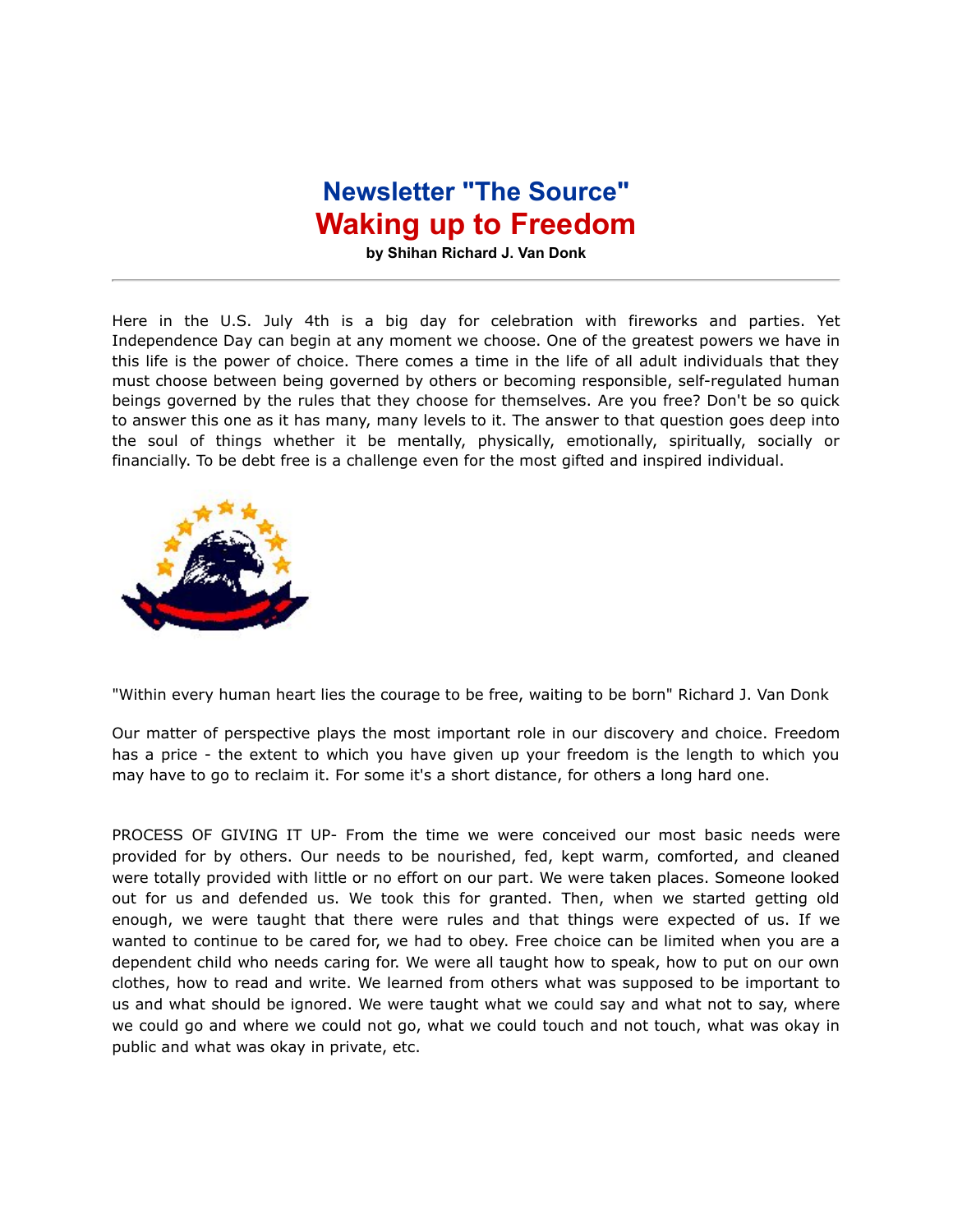Obedience to the rules was demanded for acceptance by those we loved and depended on We were conditioned so much by outside influences that the voices of those influences took up residence in our own heads, guiding our actions and making us feel guilty when we ignored their words and dared to act on our own decisions. Many people still have to check with all the other voices chattering in their heads before it's okay for them to do anything on their own.

From the furthest time back that we can remember everything important came from outside of ourselves, so why and when should we ever need to look inside of ourselves for our own direction? Our culture stresses that we have to be taught by someone or something external to us to learn so is it any wonder that most people are still waiting for someone else to do their lives for them, to give them the answers, to give them the next program to follow (i.e. What shall I do now?)

I have come to the conclusion that in the modern day world we don't give up our freedom freedom is something that must be learned. Although there is an innate (inborn) desire to be free in all of us, freedom must be declared and claimed by an individual or a society. This country (U.S.) was founded by men and women who knew this and took responsibility for themselves. There was no government entity to provide for their needs, no safety net for their mistakes. Does this mean give up all government? No, of course not. Some government makes life a lot easier for us all. But it's necessary to understand that most societies, religions, and governments rely and depend heavily upon you giving up your self-governing process of choice in return for the promise to help you, to save you, and/or to take care of you. As long as you give them yourself, your money, your support (and naturally train your children to do the same), and cast out and condemn anyone who does not support or agree with the ways and actions of the governing paradigm, then you're ok. But what if you start to ask questions and don't like the answers? What then?

## Who freedom is not for-

Individuals who want and need others to govern them, support them, and be responsible for the outcome of their lives. Those who are lazy, greedy, self-indulgent, and those who are incapable of respecting others rights. (52% of the American people are now supported by the government - 22% are in prison for nonviolent crimes).

## Who freedom is for-

Responsible, caring, self-governing individuals: those who are ready to be committed to self regulation and are willing to be responsible for taking charge of their lives.

## THE PROCESS OF BEING FREE-

If freedom is your choice you must declare your freedom, determine your level of responsibility and re-establish your connection to your core (Source). It starts with your internal freedom. Create your own set of personal house rules and values of what is and is not acceptable to you (if you live with others be sure they have their own input and make it a group effort), become debt free (in all regards), examine and know yourself in all your aspects and then re-pattern any beliefs and values that don't serve your highest good. If you are going to sacrifice anything in your life, then sacrifice the things that don't serve you to be the best human being you can